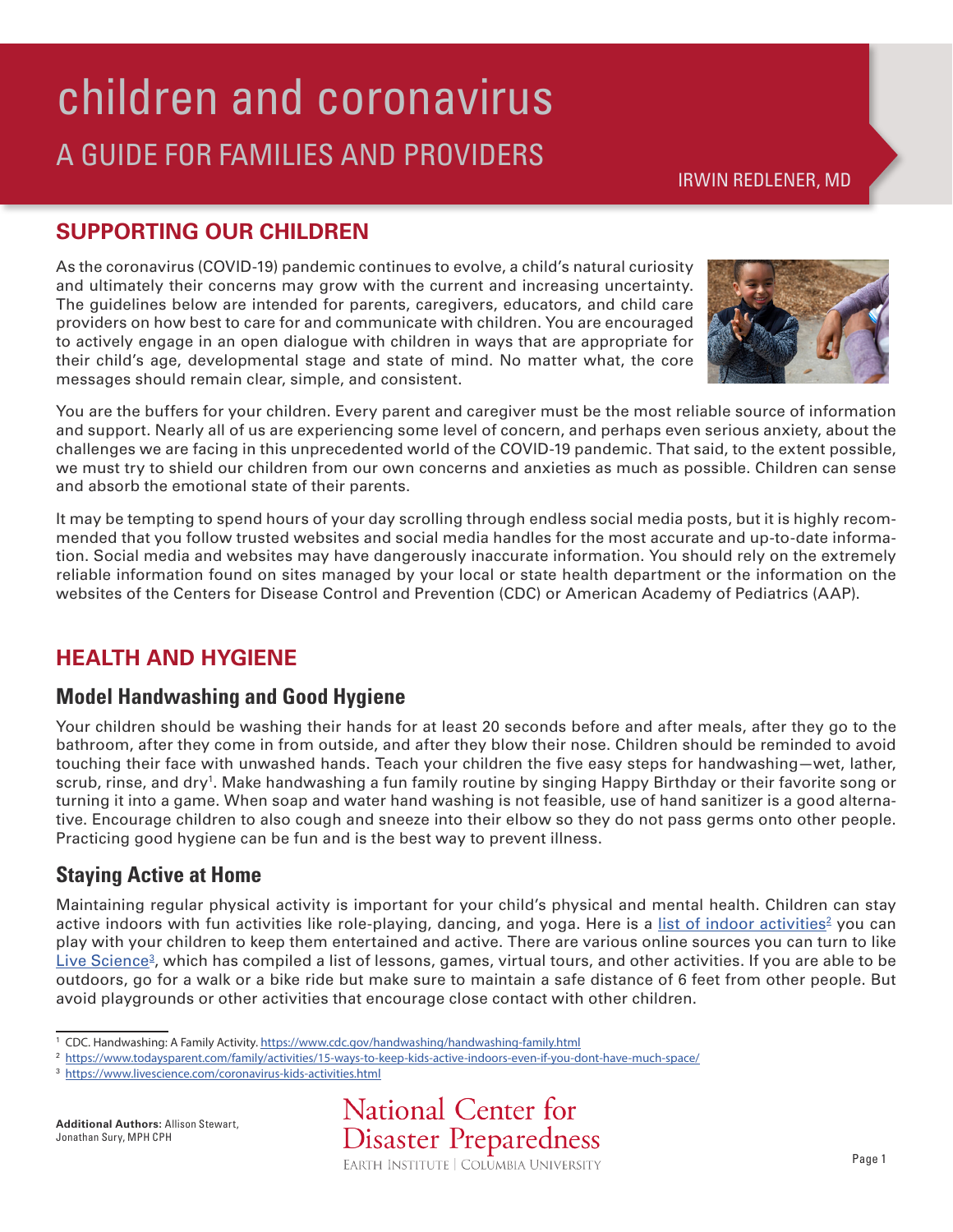# **COMMUNICATION**

## **Be Honest and Keep it Simple**

Your children have likely been hearing about the coronavirus from news stories and other kids. If they do have questions, stick to the facts. Assess what they already know in order to tailor your response. Explain that COVID-19 is a caused by a new type of germ that is spreading around the world. COVID-19 spreads like the flu, or any viral cold. Most importantly, remember that sneezing and coughing can make germs spread through the air and infect someone else. Encourage children to ask questions and clarify misinformation, as needed but don't overdo it. You can stay updated about the outbreak by referring to the highly trusted Centers for Disease Control (CDC) [\(https://www.cdc.gov/coronavirus/2019-ncov\)](https://www.cdc.gov/coronavirus/2019-ncov/) or American Academy of Pediatrics [\(https://services.aap.org/en/](https://services.aap.org/en/pages/2019-novel-coronavirus-covid-19-infections) [pages/2019-novel-coronavirus-covid-19-infections](https://services.aap.org/en/pages/2019-novel-coronavirus-covid-19-infections)).

If a child has concerns about their own mortality or the health of their parents and grandparents, be honest. Reassure them that children are much less likely to get sick from the coronavirus, but it can make older people sicker. That is why it is important they practice good hygiene and keep their distance from their grandparents and other older people. Most people who get sick can stay home, rest, and recover<sup>4</sup>.

#### **Children as Messengers**

Older children, and especially older siblings such as teenagers, can help support younger children particularly by modeling good hygiene practices for younger children. Apply the same concepts as suggested for younger children but discuss with them how they think they can ensure all members of the household are hearing and understanding important information.

#### **Engage Your Child**

Use simple, open-ended questions to check in with your children from time to time. Ask younger children if they have noticed any changes around them and if they have any questions. Keep your answers short and simple. Older children, and teens in particular, are often silent, not expressing fears or concerns. Parents need to go where they are and just be there for them. Ask indirect questions, like, "What are your friends worried about?" "Can I help you find places to look for accurate information?", "How's schoolwork going?", etc.

## **TECHNOLOGY**

#### **Monitor Social Media Use**

Many children, especially teens, may be more reliant on technology to stay connected with friends. Modern social media and communication platforms can spread fear and disinformation rapidly, and the heavy reliance of older children on these tools presents new concerns during school shutdowns and periods of social distancing. Parents and other caregivers are encouraged to discuss with the children in their care how they are using social media, if they are learning anything good, and regardless of the answer, promote safe and responsible use.

## **Leverage Technology**

Technology can also be leveraged in a positive way to comfort children who may begin to miss their friends and extended family. With so many communications platforms currently available for free, use them to setup virtual gathering of family and friends. Schedule these gatherings so children can have something to look forward to while furthering the benefits of building routine.

<sup>4</sup> <PBS. How to Talk to Your Kids About Coronavirus. https://www.pbs.org/parents/thrive/how-to-talk-to-your-kids-about-coronavirus>